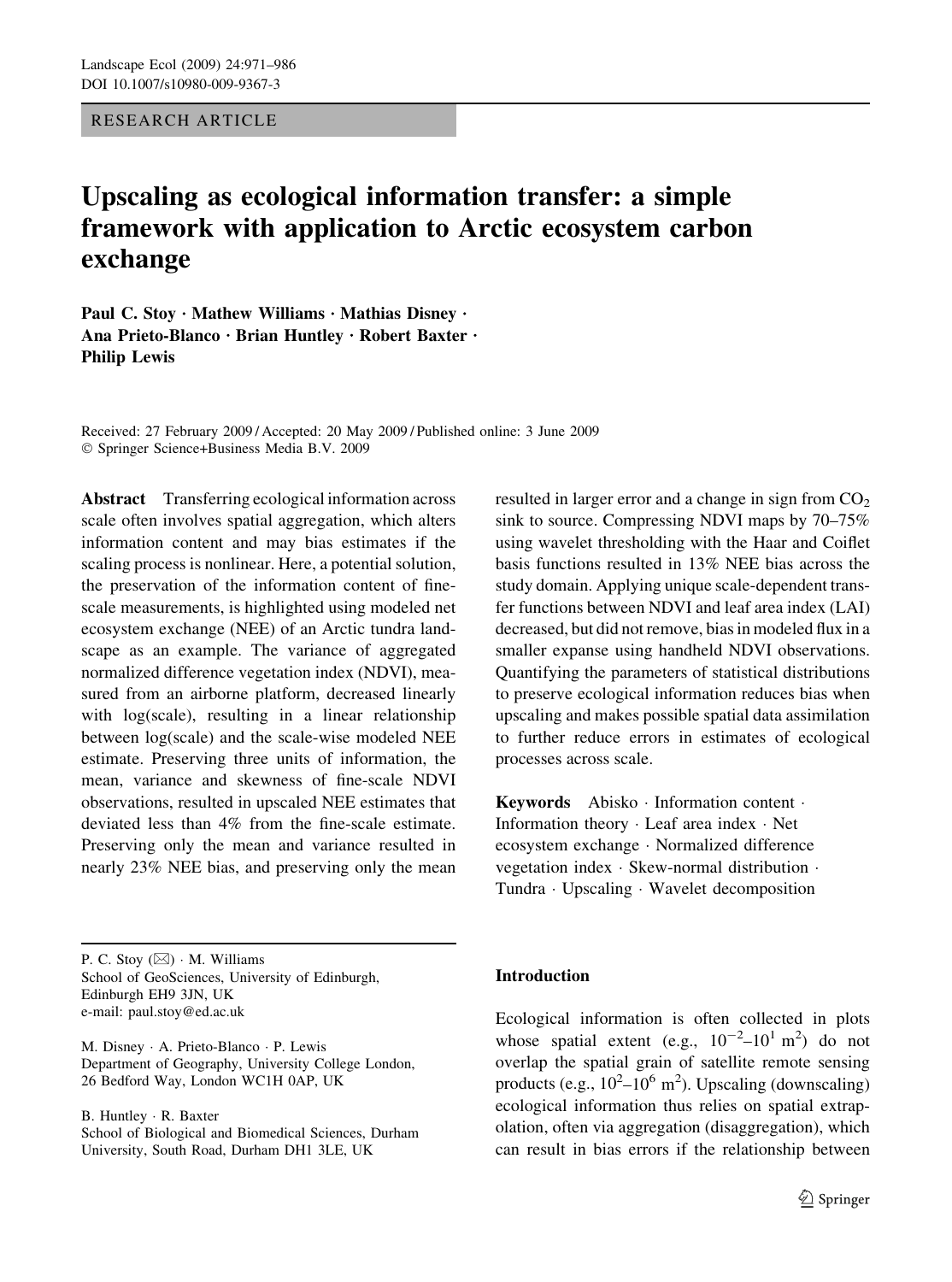observation and process is nonlinear (O'Neill and Rust [1979](#page-14-0); Pelgrum [2000](#page-14-0); Rastetter et al. [1992](#page-14-0)). It has been demonstrated that preserving the information content (IC) of fine-scale observations can minimize bias in upscaled estimates of land-surface features and processes (Chen and Blong [2002](#page-13-0); Stoy et al. [2009\)](#page-14-0), but general approaches for quantifying how much ecological information must be retained to minimize bias have rarely been explored [but see Rastetter et al. ([1992\)](#page-14-0)].

Problems of scale in ecology are fundamentally related to the transfer of information, for which a well-developed theory exists, information theory, that has paralleled the academic development of computer science for the communication, compression and quantification of information (Kullback [1997](#page-14-0); Kullback and Leibler [1951;](#page-14-0) Reza [1994;](#page-14-0) Shannon [1948\)](#page-14-0). It is implicit that not all information must be retained when transferring ecological information across scale (Rastetter et al. [1992](#page-14-0)), i.e., information can be compressed to minimize computational space and preserve only the critical features required for describing the system. Information compression can be either lossless (e.g., the .zip file format), which preserves IC, or lossy, in which case the amount of information lost must be quantified and analyzed to ensure that the outcome is desirable for the task at hand.

The proportion of data removed in lossy data compression algorithms is generally related to what our eyes and ears can resolve, rather than removing information that is not of ecological importance for the efficient and unbiased transfer of relevant information across scale. For example, the common JPEG (Joint Photographic Experts Group) image compression algorithm (the .jpg file format) reduces the amount of digital information contained in an image without appreciably altering its resolution to the human eye. It is an example of lossy data compression; digital information that contributes little to the eye's ability to resolve an image is removed. The degree to which ecological information can be compressed for accurate multi-scale process estimation is less clear and depends on the application.

Information theoretical concepts have found applications in ecological science (Ulanowicz [2001\)](#page-14-0), but are infrequently applied to problems of scale (Brunsell et al. [2008;](#page-13-0) Brunsell and Young [2007;](#page-13-0) Chen and Blong [2002\)](#page-13-0), especially scale in ecology (Stoy et al. [2009\)](#page-14-0). Rather, IC has been used to describe ecological diversity (MacArthur [1955\)](#page-14-0) and landscape patterning (Turner [1989\)](#page-14-0), to discriminate amongst ecological models (Akaike [1974](#page-13-0); Schwarz [1978](#page-14-0)), and in the creation of efficient ecological models (Burnham and Anderson [2002](#page-13-0); Ulanowicz [1980](#page-14-0)). Here, we demonstrate how concepts from information theory can be applied to communicate information across ecological scales. As opposed to most investigations of aggregation in remote sensing of the environment, which tend to focus, logically, on methodology for the accurate estimation of surface features (Jiang et al. [2006](#page-14-0)), the minimization of bias in the output of an ecosystem model (Shaver et al. [2007\)](#page-14-0) is used as our primary criterion for success when choosing an aggregation procedure. The purpose is therefore to quantify the minimum amount of 'ecologically relevant' information about the land surface that must be maintained when moving across scale, using tundra ecosystem C exchange as an example. Specifically, we address the question of how much fine-scale land-surface information, via the normalized difference reflectance index (NDVI), must be retained at multiple scales for unbiased estimates of  $CO<sub>2</sub>$  flux in an Arctic landscape.

We choose this example for its practical importance for upscaling estimates of C exchange given the spatial complexity of vegetation distribution (Spadavecchia et al. [2008\)](#page-14-0) that results from, for example, patterned ground formations, microtopography and grazing of tundra ecosystems (Kessler and Werner [2003;](#page-14-0) Krantz [1990](#page-14-0)), and to highlight the care that must be taken when applying a highly nonlinear transfer function, in this case the relationship between NDVI and LAI in tundra (van Wijk and Williams [2005;](#page-14-0) Williams et al. [2008\)](#page-15-0), to scale information. Whereas the results are specific to our study location, we envision that similar information conserving techniques can be used to determine an appropriate aggregation procedure in other landscapes that are likewise dominated by areas of relatively high and low ecological activity (e.g., 'hotspots' and 'dead zones').

We first quantify the errors in modeled  $CO<sub>2</sub>$  flux that accrue when scaling observations of the NDVI through a nonlinear transfer function to LAI (van Wijk and Williams [2005](#page-14-0); Williams et al. [2008](#page-15-0)) for use in a tundra ecosystem model ['PLIRTLE', Shaver et al. [\(2007](#page-14-0))]. The choice of NDVI scaling reflects the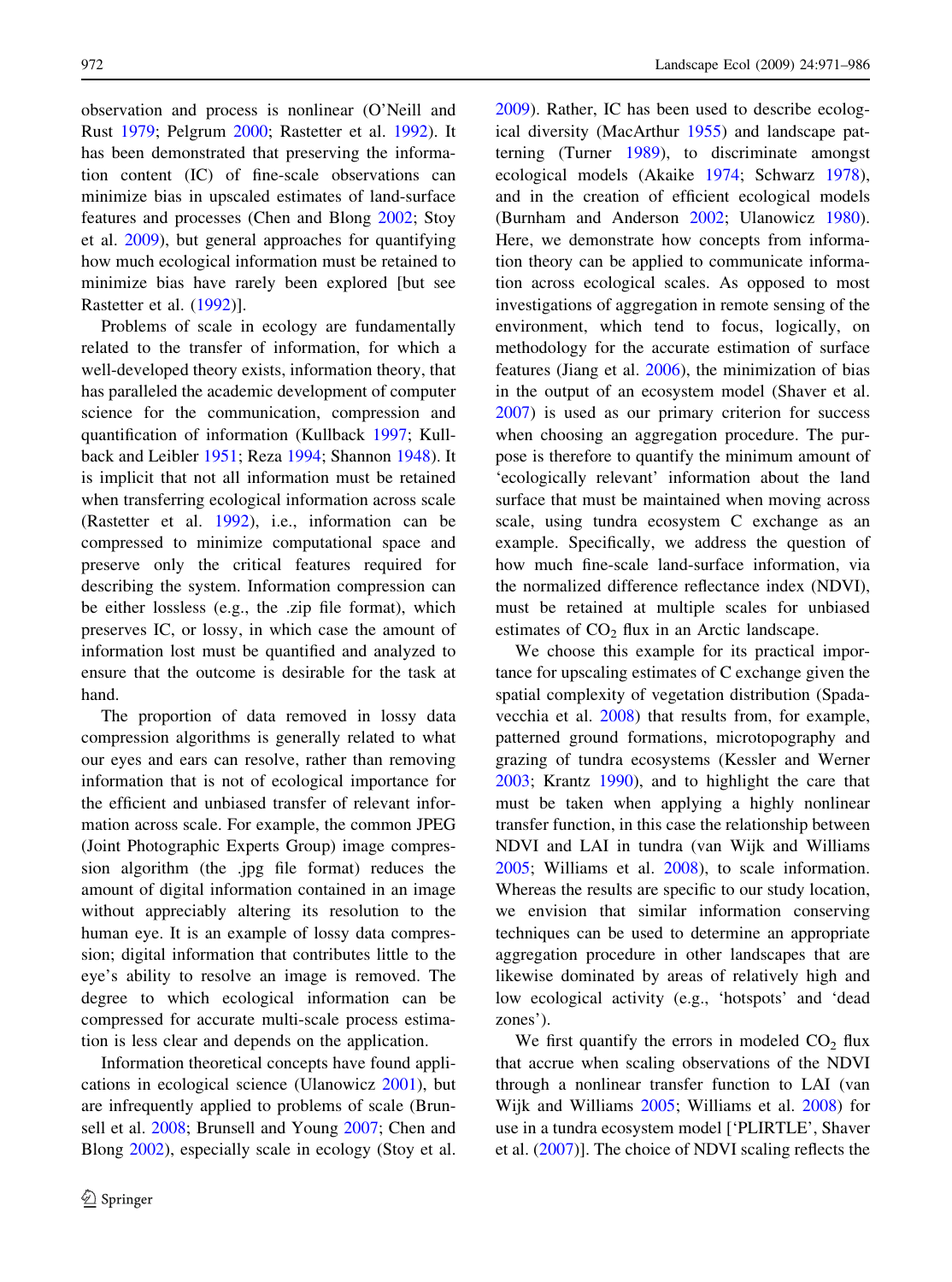LAI requirement of the PLIRTLE model, and the nonlinearity of the NDVI-LAI transfer function introduces an upscaling challenge that is representative of nonlinear scaling issues in ecology (O'Neill and Rust [1979;](#page-14-0) Pelgrum [2000;](#page-14-0) Rastetter et al. [1992](#page-14-0)). We then demonstrate relationships amongst bias and scale and suggest techniques to reduce this bias by preserving the IC of the original observations. The effects of reducing digital information, but not ecological information, via 2D wavelet image compression are explored to extend the methodology to cases where preserving spatial relationships matter. The discussion focuses on why the information required for scaling is formally related to the observed variance from the standpoint of information theory, how scaling laws in ecology (Enquist et al. [2003\)](#page-13-0) may be employed to reduce scale-wise bias, and how information retained via the probability density function (pdf) of land surface properties can be used to assimilate data into ecological models further to reduce scale-wise bias errors.

# Methods

#### Study site

The spatial aggregation of NDVI measurements from handheld and airborne instruments is investigated. Land surface reflectance and  $CO<sub>2</sub>$  exchange were measured in a sub-Arctic tundra landscape near Abisko, Sweden (68°18'N, 18°50'E). Vegetative and edaphic characteristics of the study area are described elsewhere (Fox et al. [2008](#page-13-0); Shaver et al. [2007](#page-14-0); Street et al. [2007](#page-14-0); Williams et al. [2008](#page-15-0)).

#### Airborne and handheld NDVI measurements

NDVI was calculated for  $4 \times 4$  m pixels from an Azimuth Systems AZ-16 Airborne Thematic Mapper (ATM) on 17th July, 2005 using the  $0.63-0.69$  µm (visible red) and  $0.76-0.90 \mu m$  (NIR) bands, equivalent to Landsat bands  $3$  and  $4$ . These 16 m<sup>2</sup> grid cells represent the spatial grain (smallest spatial extent) of the remotely sensed NDVI measurements and are henceforth called the 'fine scale' measurements. A  $65,536$  m<sup>2</sup> slice of NDVI data, equivalent to  $64 \times 64$  pixels, was chosen for this analysis. ATM data were atmospherically corrected using a combination of empirical line correction (ELC) and FLA-ASH/MODTRAN5, ITT Visual Information Systems, and georeferenced using a 4 m resolution digital elevation model of the area and full ancillary imaging geometry. Handheld NDVI measurements were made using a SKR1800 two-channel sensor (Skye Instruments, Llandrindod Wells, UK) at the scale of  $0.2 \times 0.2$  m in a regular 900 m<sup>2</sup> area as described by van Wijk and Williams ([2005\)](#page-14-0).

### Spatial aggregation

ATM-measured NDVI was aggregated using a 'quadtree' of square averaging operators of increasing size by doubling the length scale until a single pixel representing the average of all measurements was reached (Kolaczyk et al. [2005\)](#page-14-0). For the handheld NDVI measurements, the 5,625 pixel area was averaged using 625, 225, 25 and 9 square pixels (i.e., multiples of  $75 = 5625^{1/2}$ ).

In probabilistic terms, the average over the extent of observations represents a degenerate distribution in which the probability mass function has single-valued support. Preserving only the mean collapses the retained information, as formally quantified via the Shannon Entropy for any bin number  $N$ , to zero:

$$
H(X) = -\sum_{i=1}^{N} p(x_i) \log p(x_i)
$$
  
= -(N - 1) × 0 - 1 × log(1) = 0. (1)

It is proposed that maintaining more information about the underlying distribution can minimize aggregation error (Rastetter et al. [1992](#page-14-0)). This information is retained by the parameters of the distribution of fine-scale NDVI. The beta, normal and skewnormal distributions are explored for transferring information in fine-scale NDVI measurements to larger scales.

The choice of the beta distribution follows from its finite support; NDVI bounded between 0 and 1. The pdf of the beta distribution is:

$$
Beta(\alpha, \beta) = \frac{x^{\alpha - 1}(1 - x)^{\beta - 1}}{B(\alpha, \beta)}
$$
(2)

where  $\alpha$  and  $\beta$  are the shape parameters and  $B(\alpha, \beta)$  is the beta function.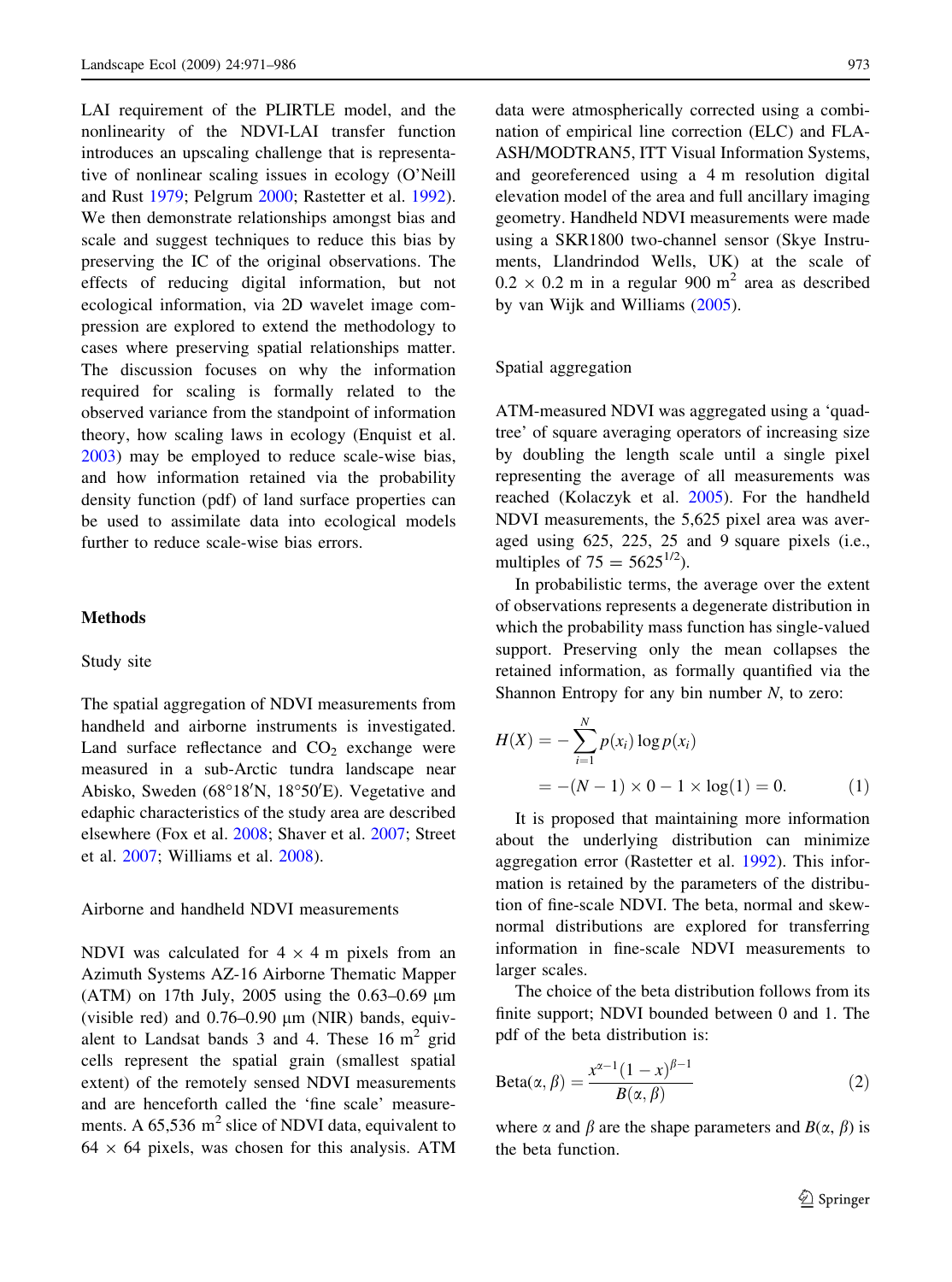<span id="page-3-0"></span>The common Normal distribution:

$$
N(\mu, \sigma^2) = \frac{1}{\sigma\sqrt{2\pi}} \exp\left(-\frac{(x-\mu)^2}{2\sigma^2}\right)
$$
 (3)

can be expanded to account for non-zero skewness using the skew-normal distribution:

$$
SN(\xi, \omega^2, \alpha_s) = \frac{2}{\omega \pi} exp\left(-\frac{(x - \xi)^2}{2\omega^2}\right)
$$
  
 
$$
\times \int_{-\infty}^{\alpha_s \left(\frac{x - \xi}{\omega}\right)} exp\left(-\frac{t^2}{2}\right) dt
$$
 (4)

with location  $(\xi)$ , scale  $(\omega^2)$  and shape  $(\alpha_s)$  parameters (Azzalini [1985](#page-13-0)). Maximum likelihood parameter estimates were quantified for airborne and handheld NDVI using MATLAB (Natick, MA). Open-source code for maximum likelihood parameter estimates using the skew-normal distribution was provided by A. Azzalini.

# Retaining spatial information: 2D wavelet compression

Image compression via wavelet thresholding can decrease file size dramatically while preserving IC (Chang et al. [1997](#page-13-0)). Changes in variance, IC, and NEE (i.e., bias) that result from image compression were explored using wavelet thresholding with the 2D Haar wavelet basis function (a 2D square wave). The 2D Haar basis function was chosen to resolve the sharp discontinuities in NDVI that may exist along the edge of vegetation patches (Laurance [2000\)](#page-14-0), and to create a pixilated land surface representation of a tundra landscape that is non-stationary in space. Results were compared to compression using the Coiflet wavelet, a more common choice for image compression (Mandal et al. [1996\)](#page-14-0). In the compression step, the original NDVI map was first decomposed into its spatial wavelet coefficients using fast wavelet transformation. The resulting wavelet coefficients were sorted and thresholded by setting a fraction of these coefficients to zero, thereby removing the spatial variance that these coefficients describe. A compressed version of the original NDVI map was then created by inverse fast wavelet transformation. The compression step was repeated, thresholding 5% more coefficients, until 95% compression was reached.

## NDVI–LAI transfer functions

Measured fine-scale NDVI, spatially aggregated NDVI, and fitted distributions of NDVI were converted to LAI using the relationship described by both van Wijk and Williams [\(2005](#page-14-0)),

$$
LAI = 0.00067e^{9.237NDVI}
$$
\n(5)

and the scale-dependent transfer functions described by Williams et al. ([2008\)](#page-15-0) in which the parameters of Eq. 5 vary as a function of scale [see Fig. [3](#page-7-0) in Williams et al. ([2008\)](#page-15-0)]. The distributions of these LAI estimates,  $p(LAI)$  are used subsequently in the carbon flux modeling analysis. The coefficients of the equations used by van Wijk and Williams ([2005\)](#page-14-0) and Williams et al. ([2008](#page-15-0)) are based on NDVI measures calculated from radiance (i.e., not accounting for spectral variations in down-welling radiance). The aircraft-measured NDVI are based on surface reflectance data, and so do account for spectral variations in down-welling radiance. To convert these to the basis used by van Wijk and Williams ([2005](#page-14-0)) and Williams et al. ([2008\)](#page-15-0), it was noted that the ratio of incident near infrared to incident red radiation was a time-invariant 0.8 at a nearby flux tower using upward-pointing Skye NDVI sensors so:

$$
\frac{1 + \text{NDVI}}{1 - \text{NDVI}} = 0.8 \frac{1 + \text{NDVI}'}{1 - \text{NDVI}'} \tag{6}
$$

where NDVI<sup>'</sup> is the reflectance-based value. ATMmeasured NDVI was converted to this upwellingonly basis for the purposes of flux calculation.

# The PLIRTLE biosphere-atmosphere  $CO<sub>2</sub>$  flux model

The net ecosystem exchange of  $CO<sub>2</sub>$  (NEE) was modeled using the observed relationship between photosynthesis, LAI and irradiation and between respiration, temperature and LAI ['PLIRTLE', Shaver et al. ([2007\)](#page-14-0)]. Shaver et al. [\(2007](#page-14-0)) demonstrated functional convergence of tundra vegetation by applying the PLIRTLE model with a single parameterization to measured C fluxes from globally distributed tundra ecosystems, including the Abisko tundra ecosystem investigated here, making it a logical choice for multi-scale modeling of C flux in tundra.

The photosynthesis [gross primary productivity (GPP)] model follows the aggregated canopy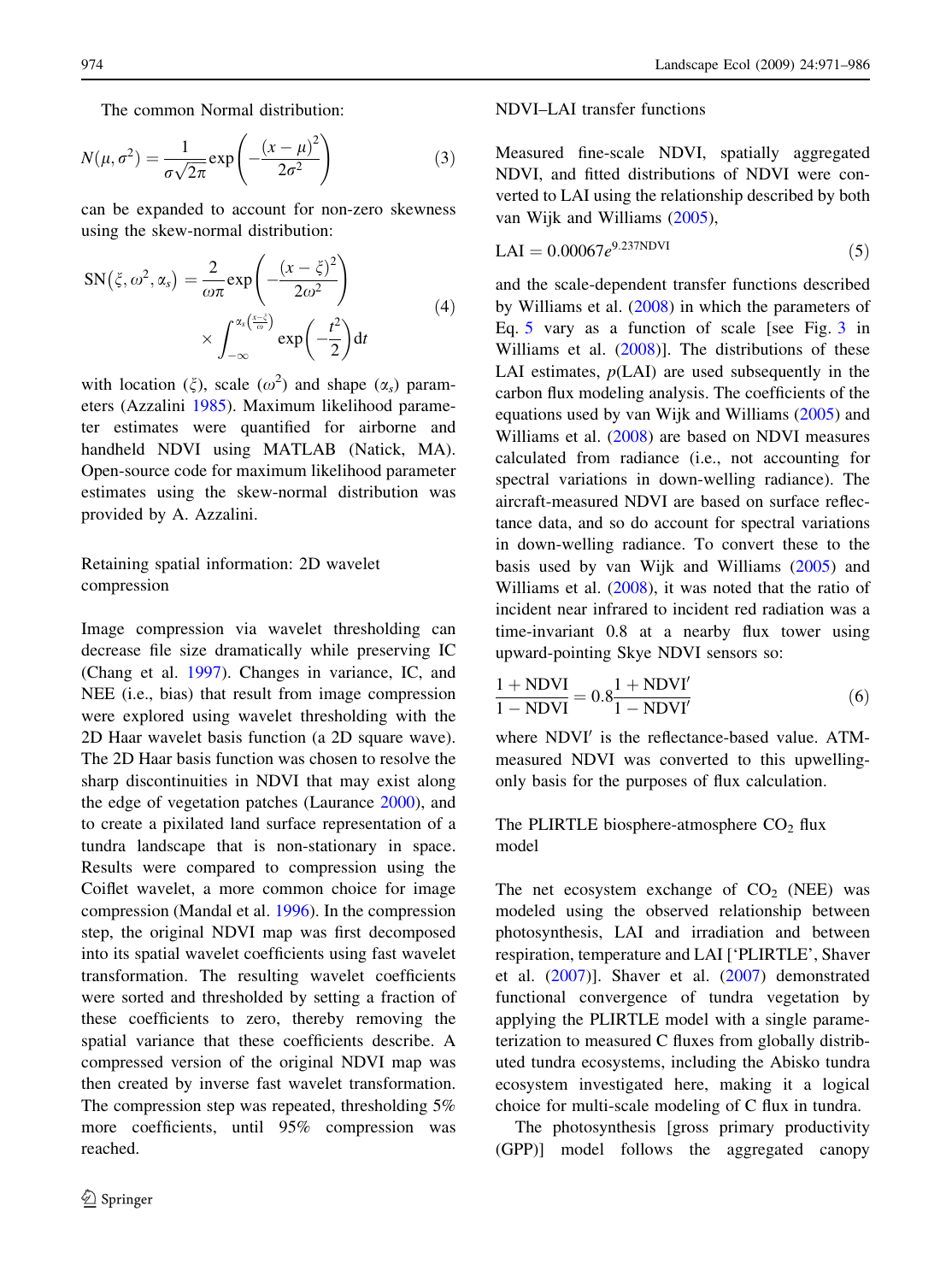<span id="page-4-0"></span>photosynthesis model of Rastetter et al. ([1992\)](#page-14-0). GPP is assumed to follow saturating response to photosynthetically active radiation  $(I)$ . The distribution of GPP [p(GPP)] across pixels of the measurement domain was calculated using:

$$
p(\text{GPP}) = \left(\frac{P_{\text{max}}}{k} \ln \left( \frac{P_{\text{max}} + E_o I}{P_{\text{max}} + E_o I e^{-kp(\text{LAI})}} \right) \right) \tag{7}
$$

where  $k$  is the light extinction coefficient [assumed] here to be 0.5, after Shaver et al.  $(2007)$  $(2007)$ ],  $E<sub>o</sub>$  is the light sensitivity of photosynthesis,  $P_{\text{max}}$  is maximum photosynthesis and  $p(LAI)$  is the pdf of LAI from fine-scale or aggregated NDVI, or NDVI distribution.

Shaver et al. ([2007\)](#page-14-0) found that an ecosystem respiration (RE) model that assumes both LAIdependent and LAI-independent sources of respiration  *performs better than those that employ a single* substrate pool such that:

$$
p(RE) = p(LAI)R_0e^{\beta T} + R_x \tag{8}
$$

where  $R_0$  is base respiration at 0°C,  $R_x$  is the LAI and temperature  $(T)$ -insensitive component of ecosystem respiration and  $\beta$  is the temperature sensitivity of RE. Parameter values were likewise taken from the global parameter set determined by Shaver et al. [\(2007](#page-14-0)).

The net ecosystem exchange of  $CO<sub>2</sub>$  (NEE) is defined as

$$
p(\text{NEE}) = p(\text{RE}) - p(\text{GPP}),\tag{9}
$$

and the total landscape-level NEE estimate was determined by summation across the pdf.

Equation 9 follows the meteorological convention where C flux from atmosphere to biosphere is denoted as negative; this convention was also chosen for consistency with Shaver et al. [\(2007](#page-14-0)). Continuous half-hourly measurements of  $T$  and  $I$  from the nearby ANS research station were used to drive PLIRTLE. The period from June 1 until August 31, 2007, is taken to be the peak growing season (gs) for the purposes of this analysis. NEE estimates that result from the airborne and handheld fine-scale NDVI measurements are taken to be the best estimates of C flux at their respective spatial grain sizes. NEE estimates created by NDVI aggregation, modeling the distribution of NDVI, and compressing information in the NDVI map by wavelet thresholding are compared to these fine-scale estimates.

#### Results

#### Airborne NDVI measurements

Aggregated NDVI maps and corresponding pdfs are shown in Fig. [1](#page-5-0) (Note that the original NDVI image is shown in Fig. [5a](#page-9-0)). It is clear that extreme values of NDVI were 'averaged out' in the progressive spatial aggregation steps of the quad-tree upscaling procedure. Corresponding NEE estimates are listed in Table [1](#page-6-0). The fine-scale NEE estimate of  $-371 \text{ kg C g}^{-1}$  (for the 65,536 m<sup>2</sup> study domain) changed to  $-249 \text{ kg C m}^{-1} \text{ g s}^{-1}$  (i.e., lower C sequestration) after the first aggregation step  $(64 \text{ m}^2)$ pixels), a difference of nearly 33%. Averaging all NDVI values before conversion to LAI resulted in a flux estimate of  $+355$  kg C m<sup>-1</sup> gs<sup>-1</sup> (Table [1\)](#page-6-0) which represents a landscape-level estimate of C loss that is on the order of the C sequestration estimate that resulted from fine-scale NDVI observations. The substantial differences in NEE estimates, nearly 200%, that are incurred by spatial averaging of NDVI are the result of comparatively minor percent biases in GPP (28%) and RE (8%, Table [1\)](#page-6-0). The absolute values of GPP and RE are an order of magnitude larger than NEE and relatively small biases in these component fluxes resulted in substantial NEE bias.

Changing the scale of the spatial averaging operators resulted in a decrease in the variance of NDVI ( $\sigma_{NDVI}^2$ , Fig. [2a](#page-6-0)) and a corresponding increase in the NEE estimate as aggregated NDVI was transferred through the NDVI-LAI transfer function (Eq. [5](#page-3-0), Fig. [2b](#page-6-0)) to generate an LAI distribution for the PLIRTLE model. The result is an approximately linear relationship between log(scale) and the modeled NEE estimate (Fig. [2](#page-6-0)C, Table [1](#page-6-0)) due to the alteration in fine scale information, as quantified by the Kullback–Liebler divergence  $(D_{KL}, Fig. 2D)$  $(D_{KL}, Fig. 2D)$  $(D_{KL}, Fig. 2D)$  for normal distributions:

$$
D_{\text{KL}}(F|A) = \frac{1}{2} \left( \log \left( \frac{\sigma_A^2}{\sigma_F^2} \right) + \frac{\sigma_F^2}{\sigma_A^2} + \frac{\left(\mu_A - \mu_F\right)^2}{\sigma_A^2} - 1 \right) \tag{10}
$$

where  $F$  and  $A$  represent the fine scale and aggregated NDVI distributions and  $\mu$  and  $\sigma^2$  represent the respective mean and variance.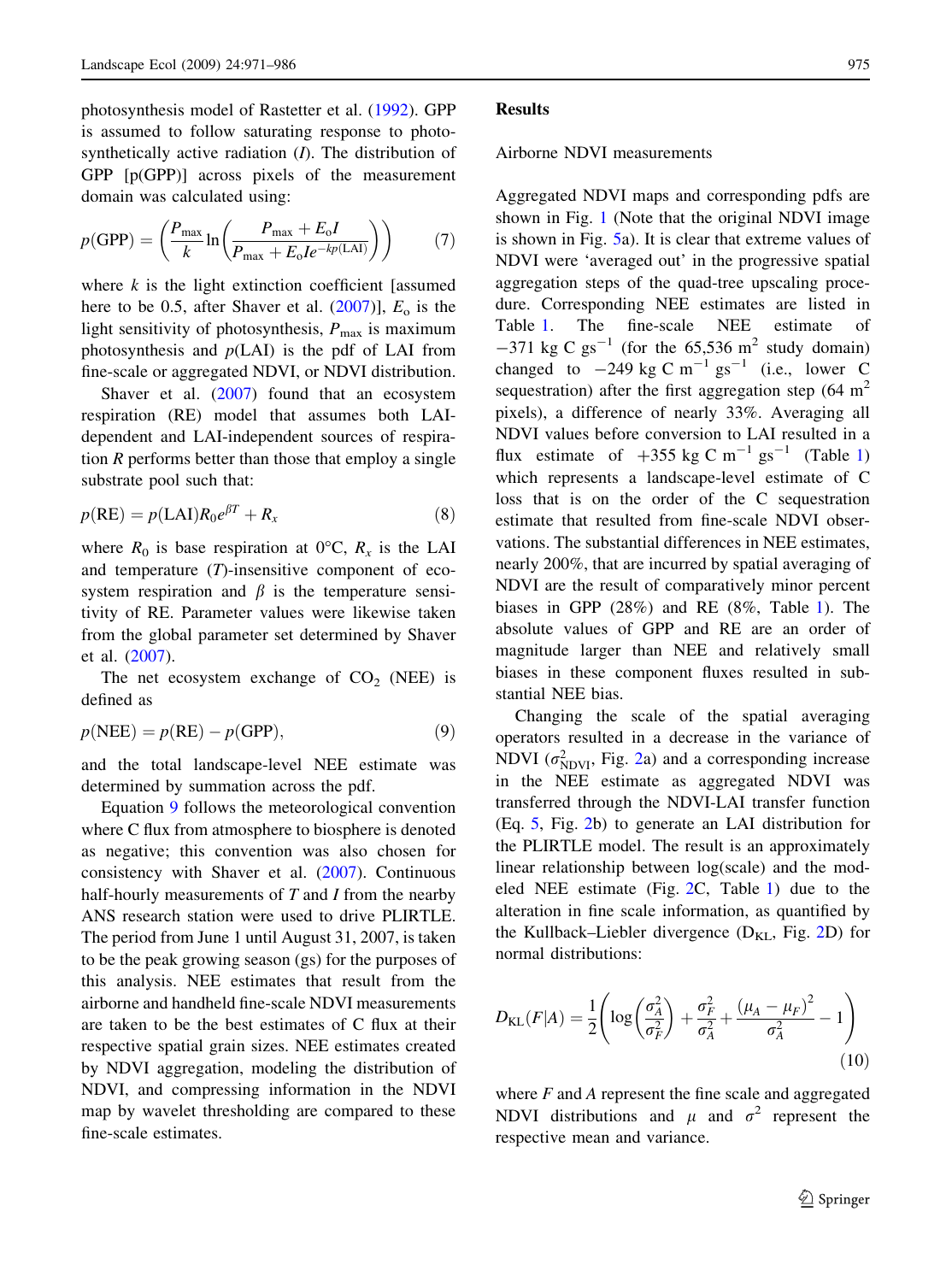

<span id="page-5-0"></span>Fig. 1 Spatial aggregation of ATM-measured NDVI in a tundra landscape near Abisko, Sweden at increasing pixel length scale from top to bottom (Left panels). The corresponding probability density functions of aggregated NDVI  $[p(\text{NDVI})]$  versus the distribution of observed fine-scale  $(4 \times 4 \text{ m})$  NDVI (Right panels)

The analysis of spatial aggregation suggests that preserving the variance of the fine-scale NDVI distribution will minimize bias in C flux estimates (Fig. [2](#page-6-0)). This conclusion is similar to that of Liang [\(2001](#page-14-0)) for NDVI-LAI scaling, but is variance retention enough to ensure accuracy in the upscaled NDVI distribution and thereby the landscape-level NEE estimate? The pdfs of measured NDVI and corresponding beta, normal and skew-normal distributions are shown in Fig. [3a](#page-7-0) and corresponding maximumlikelihood parameter estimates are listed in Table [2.](#page-8-0) Transferring the resulting NDVI distributions using Eq. [5](#page-3-0) resulted in distributions of LAI estimates (Fig. [3](#page-7-0)b), and, combined with meteorological data, distributions of corresponding PLIRTLE model output (Fig. [3](#page-7-0)c), the sum of which represents the total flux for the growing season over the study domain (Table [3](#page-8-0)). It was demonstrated in the previous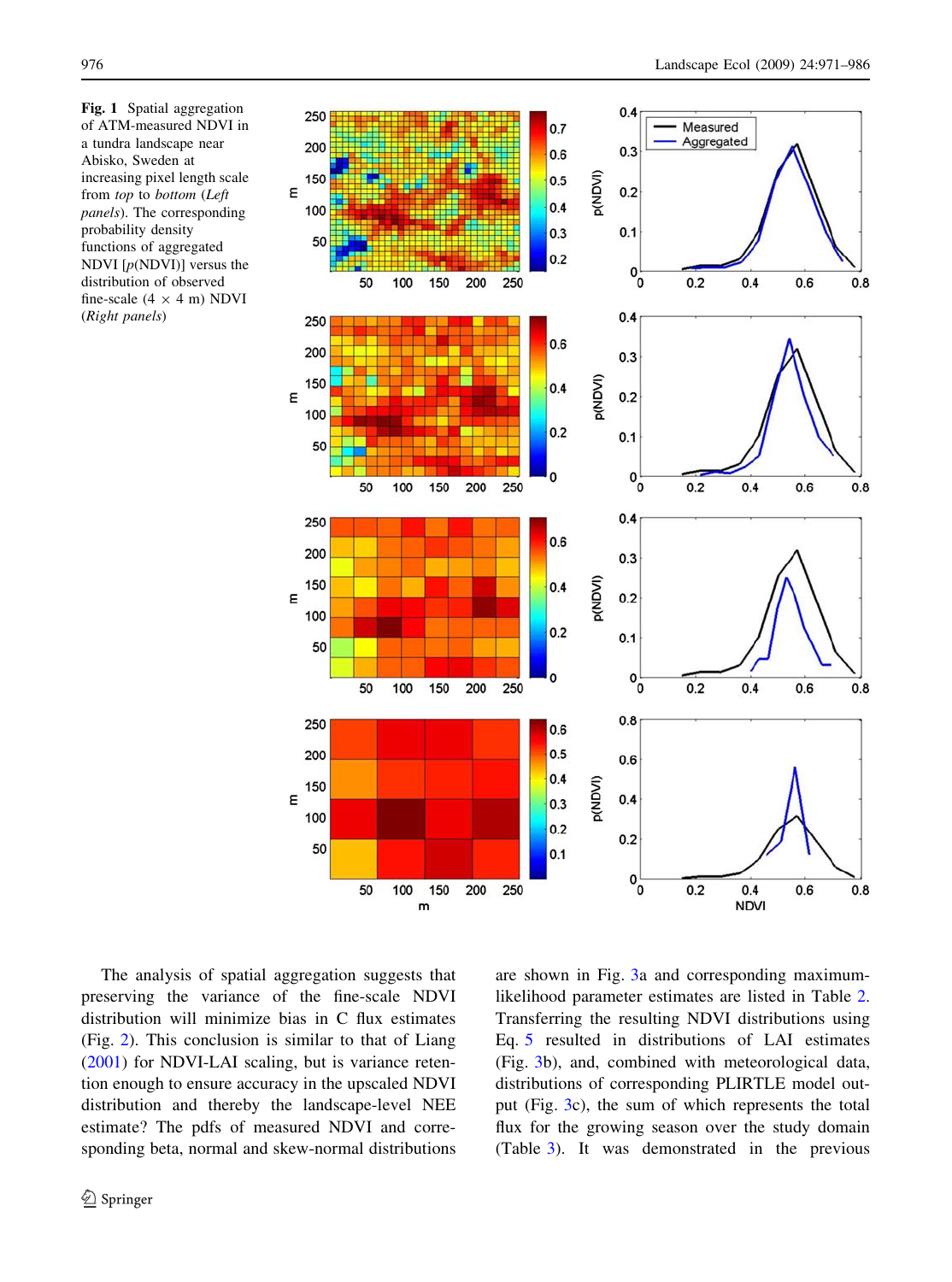<span id="page-6-0"></span>Table 1 Deviation from fine-scale NEE estimates using ATM-observed NDVI after spatial aggregation of NDVI (see Fig. [1\)](#page-5-0)

| Pixel size $(m^2)$ | NEE (kg C $\text{gs}^{-1}$ ) | GEP (kg C $gs^{-1}$ ) | $RE$ (kg C $gs^{-1}$ ) |
|--------------------|------------------------------|-----------------------|------------------------|
| 16 (fine-scale)    | $-371$                       | $-3,482$              | 3,112                  |
| 64                 | $-249$                       | $-3,316$              | 3,067                  |
| 256                | $-107$                       | $-3,122$              | 3,015                  |
| 1,024              | 50                           | $-2,909$              | 2,960                  |
| 4,096              | 187                          | $-2,724$              | 2,910                  |
| 16,384             | 325                          | $-2,536$              | 2,862                  |
| 65,536             | 355                          | $-2,496$              | 2,851                  |

Fig. 2 The relationship between a spatial averaging operator length scale and NDVI variance  $(\sigma_{NDVI}^2)$ , **b** NDVI variance and landscape-level NEE estimates over the 65,536 m<sup>2</sup> study domain,  $c$ pixel length scale and NEE, and d the Kullback-Liebler divergence  $(D_{KL}, Eq. 10)$  $(D_{KL}, Eq. 10)$  $(D_{KL}, Eq. 10)$ between measured and aggregated NDVI and corresponding NEE estimates for an upscaling exercise using aircraftmeasured NDVI and PLIRTLE (Shaver et al. [2007\)](#page-14-0)-modeled NEE in a tundra ecosystem near Abisko, Sweden



analysis that merely preserving the mean measured NDVI resulted in a large bias error and a sign shift in the flux estimates from  $C$  sink to source (Table 1). Preserving both the mean and variance using the normal distribution resulted in ca. 23% NEE error (Table [3](#page-8-0)), but adding the skewness via the skewnormal distribution reduced NEE error to\4%. GEP and RE were biased by only ca. 3 and 1% by assuming that NDVI was normally distributed, but modeling NDVI using the skew-normal distribution resulted in GEP and RE estimates that were biased by 0.5% or less. The selection of the beta distribution did not result in an improvement over the normal or skew-normal distributions (Table [3](#page-8-0)).

Handheld sensor NDVI measurements

Introducing the spatially variable NDVI-LAI transfer function parameters (Williams et al. [2008\)](#page-15-0) to the NEE estimates that resulted from applying the PLIRTLE model to handheld NDVI measurements resulted in lower bias at larger scales (Fig. [4,](#page-8-0) using variance as a surrogate for scale after Fig. [3](#page-7-0)). The 'best' NEE estimate from the fine-scale observed NDVI is  $-38$  g C gs<sup>-1</sup> for the smaller 900 m<sup>2</sup> study domain. The NEE estimate using the static NDVI-LAI equation (i.e., Eq. [5](#page-3-0)) was biased by 17% at the coarsest scale. The coarsest-scale NEE estimate when using the NDVI-LAI transfer functions with scale-variant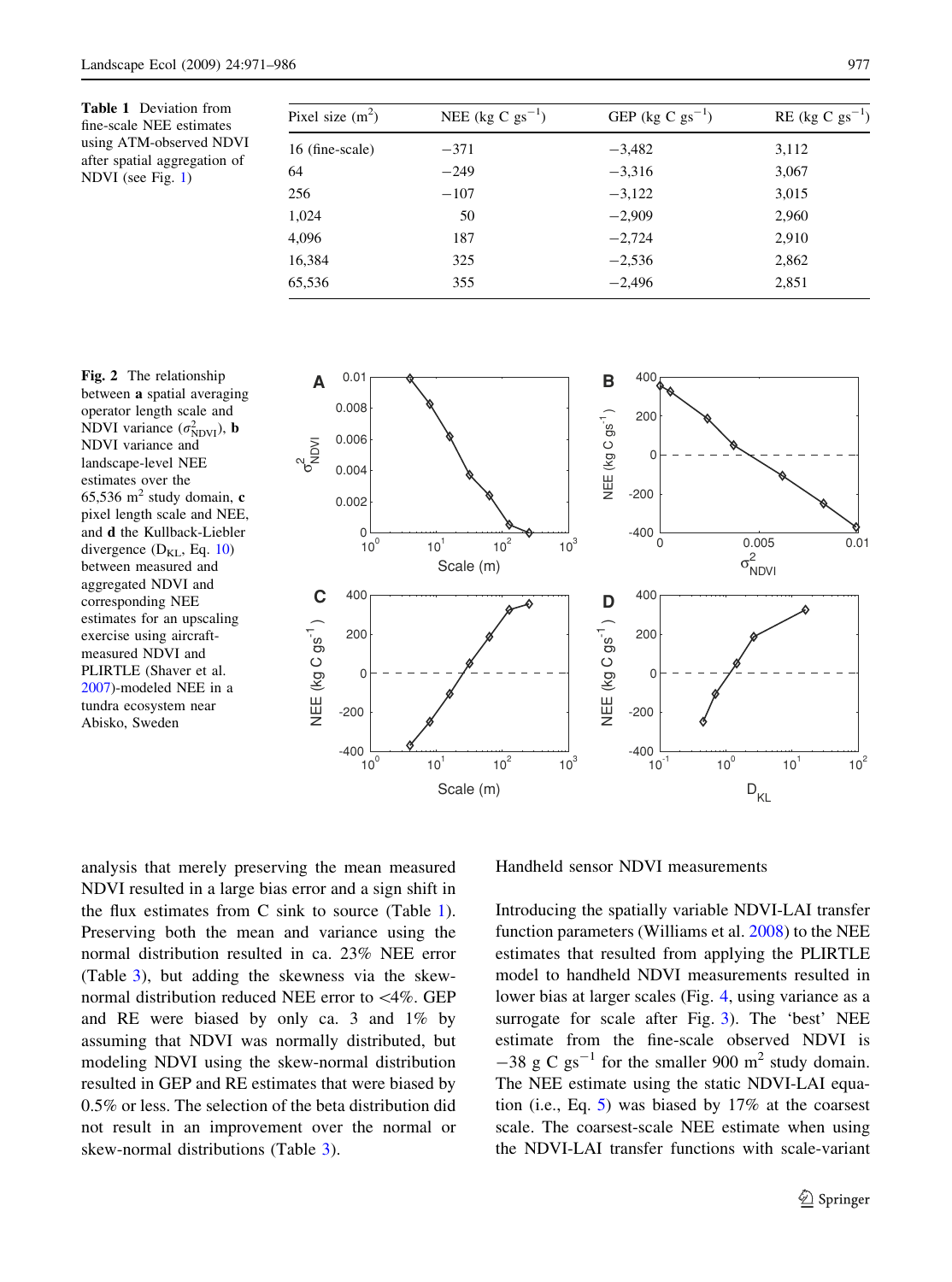<span id="page-7-0"></span>Fig. 3 The probability density functions of a the measured and maximum likelihood-modeled normalized difference vegetation index (NDVI) for the beta, normal and skew-normal distributions, b the resulting estimates of leaf area index (LAI) using NDVI-LAI transfer functions from van Wijk and Williams ([2005\)](#page-14-0) and c resulting net ecosystem exchange of  $CO<sub>2</sub>$  (NEE) using the PLIRTLE model (Shaver et al. [2007](#page-14-0)) and peak growing season (July– August 2007) climatic input. NDVI was measured using an airborne platform (ATM) and the study domain is a  $65,536$  m<sup>2</sup> area of sub-Arctic tundra near Abisko, Sweden



parameters was biased by  $\langle 10\%$ . Less than 3% error in NEE, GPP and RE estimates was incurred by fitting the fine-scale handheld NDVI data using beta, normal, or skew-normal distributions (data not shown).

# NDVI image compression

Selected outputs from the 2D wavelet thresholding analysis (image compression) are shown in Fig. [5.](#page-9-0) Modes of spatial variance that contribute little to the total variance of the original image are progressively filtered out such that the fundamental spatial patterns of the image that contribute disproportionally to the total spatial variance are retained. The  $p(NDVI)$  that results from 50, 85 and 95% NDVI image compression for Haar and Coiflet wavelet compression (i.e., those thresholds shown in Fig. [5\)](#page-9-0) are displayed in Fig. [6,](#page-10-0) where it is evident that 95%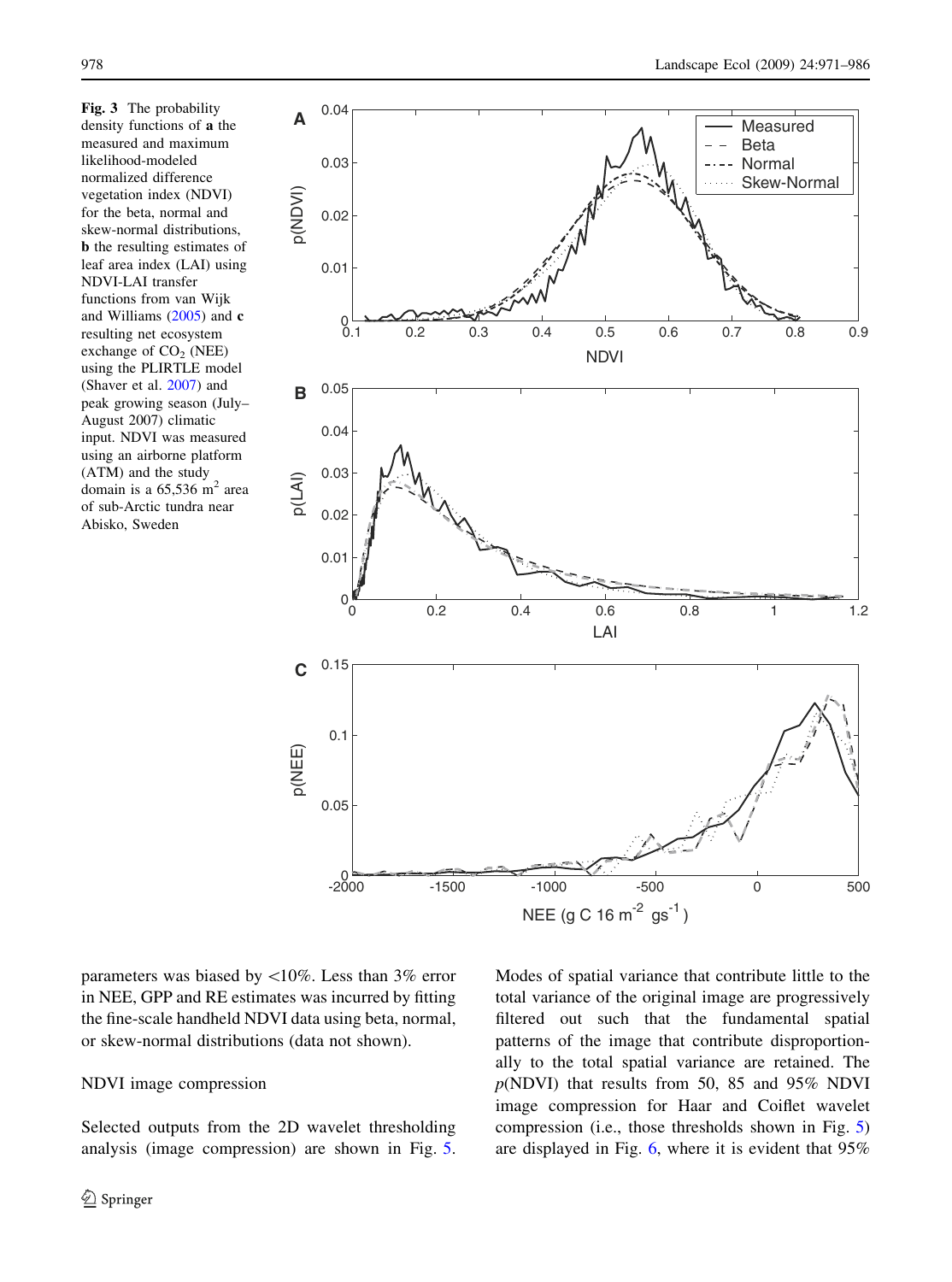<span id="page-8-0"></span>Table 2 Maximum likelihood parameter estimates for the beta, normal, and skew-normal distributions used to fit the distribution of observed normalized difference vegetation index (NDVI) shown in Figs. [1](#page-5-0), [3](#page-7-0)a, and [6](#page-10-0)

| Beta        |         |
|-------------|---------|
| α           | 12.6    |
| β           | 10.7    |
| Normal      |         |
| $\mu$       | 0.542   |
| $\sigma^2$  | 0.100   |
| Skew-normal |         |
| ξ           | 0.645   |
| $\omega^2$  | 0.0203  |
| $\alpha_S$  | $-2.19$ |

compression with the Haar basis function deviates substantially from the shape of measured  $p(\text{NDVI})$ , noting also the removal of high NDVI values (Fig. [6](#page-10-0)a). Compression using the Coiflet basis function generates a distribution with progressively higher kurtosis than the measured NDVI distribution, concentrating the distribution toward the mean (Fig. [6](#page-10-0)b). The alteration of  $\sigma_{NDVI}^2$ , D<sub>KL</sub>, NEE, and NEE bias with progressive image compression using both wavelet basis functions are demonstrated in Fig. [7.](#page-11-0) Compression using the Coiflet wavelet basis function resulted in lower bias per percent spatial variance removed than Haar wavelet compression; e.g., a bias of 50 kg C  $gs^{-1}$  (13%) for the study area could be incurred by removing ca. 70% of the Haar wavelet coefficients and 75% of the Coiflet wavelet coefficients (Fig. [7d](#page-11-0)).

# Discussion

## Scaling information

The relationship between scale and variance resembles a logarithmic scaling relationship across the range of scales observed (Fig. [2](#page-6-0)c). This result suggests that scaling laws in biology (Enquist et al. [2007;](#page-13-0) West et al. [1997](#page-14-0)) and ecology (Enquist

Table 3 NEE estimates from the PLIRTLE model (Shaver et al. [2007\)](#page-14-0) after modeling the aircraft-measured NDVI distribution using beta, normal or skew-normal distributions, the parameters for which are listed in Table 2

| Source      | NEE (kg C $gs^{-1}$ ) |        | NEE error (%) GEP (kg C gs <sup>-1</sup> ) GEP error (%) RE (kg C gs <sup>-1</sup> ) RE error (%) |        |       |         |
|-------------|-----------------------|--------|---------------------------------------------------------------------------------------------------|--------|-------|---------|
| Fine-scale  | $-371$                |        | $-3.482$                                                                                          |        | 3,112 |         |
| Beta        | $-461$                | 24.5   | $-3.609$                                                                                          | 3.6    | 3.148 | 1.2     |
| Normal      | $-456$                | 22.9   | $-3.601$                                                                                          | 3.4    | 3.146 | 1.1     |
| Skew-normal | $-356$                | $-3.7$ | $-3.465$                                                                                          | $-0.5$ | 3.108 | $-0.12$ |

Fig. 4 Net ecosystem exchange (NEE) estimates for a 900  $m<sup>2</sup>$  expanse of tundra vegetation near Abisko, Sweden after spatial averaging with either static or spatially variable parameters of the NDVI-LAI transfer function (van Wijk and Williams [2005;](#page-14-0) Williams et al. [2008\)](#page-15-0) using handheld NDVI measurements. The variance of measured NDVI is  $7.1 \times 10^{-3}$ 

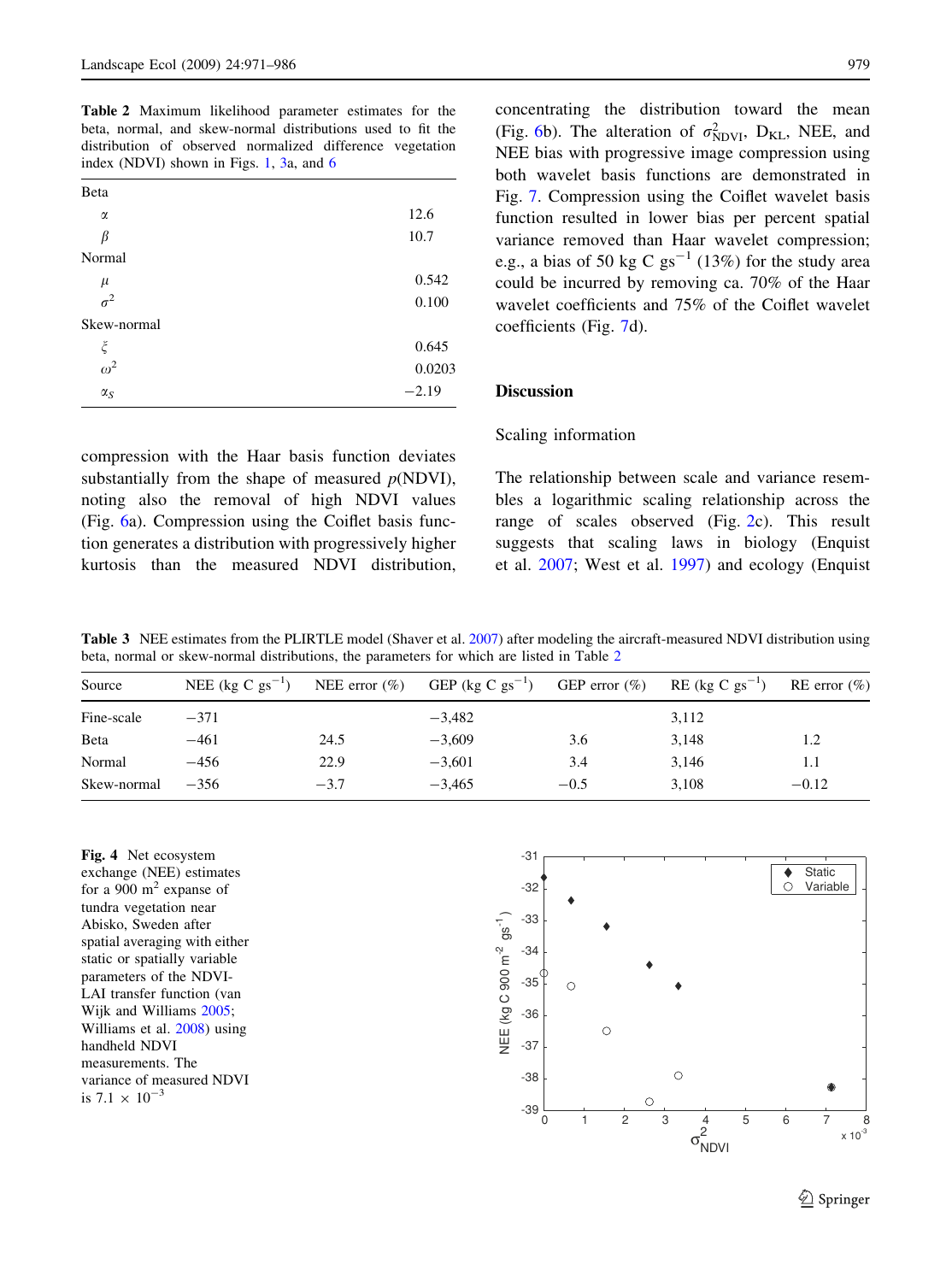<span id="page-9-0"></span>Fig. 5 Two-dimensional Haar (a–d) and Coiflet (e– h) wavelet compression of a map of normalized difference vegetation index (NDVI) measured using an Airborne Thematic Mapper (ATM) in a tundra landscape near Abisko, Sweden



et al. [2003](#page-13-0)) may be applied to reduce bias when upscaling or downscaling estimates of land-surface processes in our case. If the spatial grain, representing the minimum important ecological length scale, is known, an improved estimate of the unit of interest (in this case NEE, GEP and RE) might be found.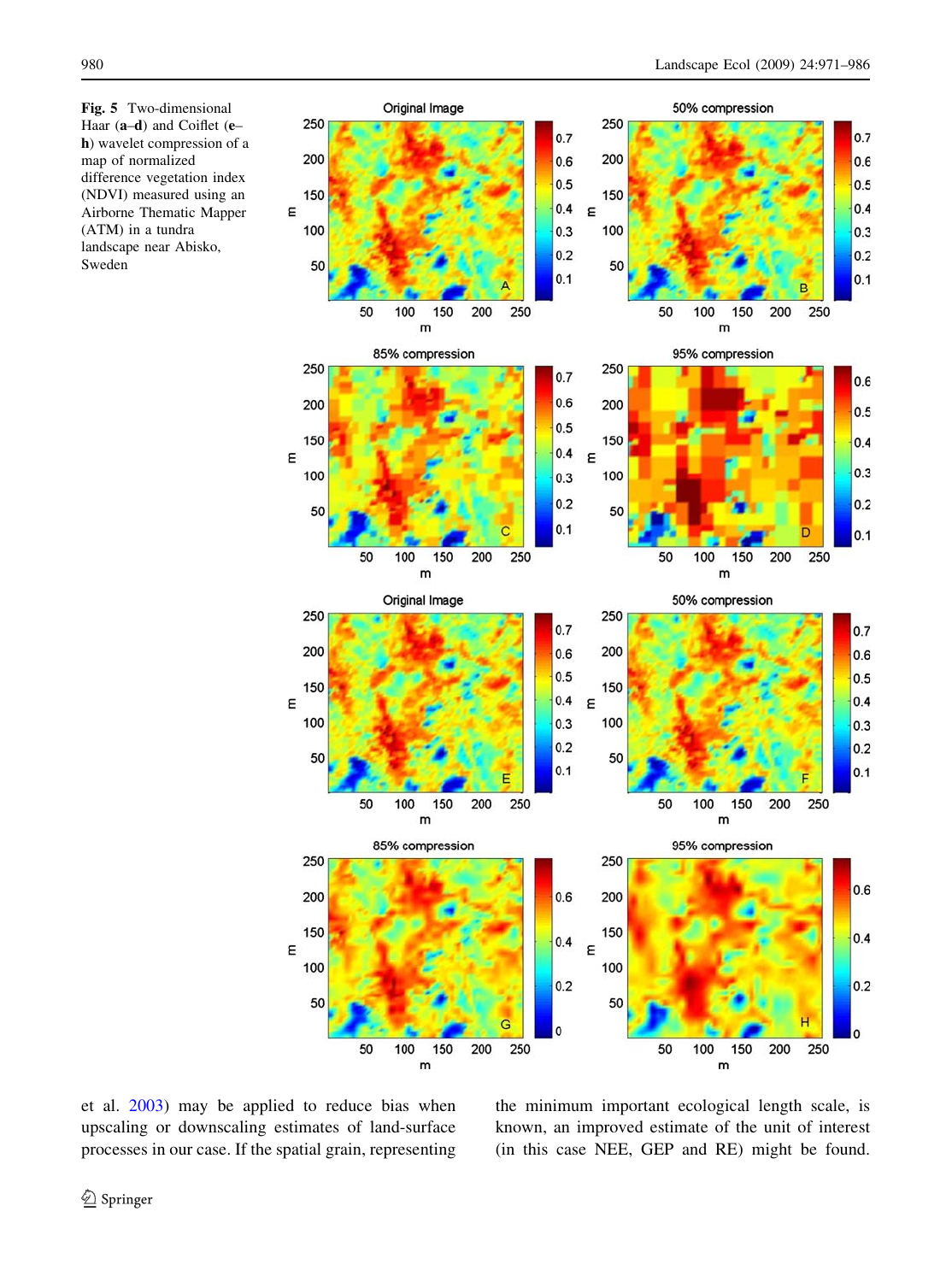<span id="page-10-0"></span>Fig. 6 The probability density function of measured and a 2D Haar wavelet and b 2D Coiflet wavelet compressed NDVI  $[p(\text{NDVI})]$  for the images shown in Fig. [5](#page-9-0)



Stoy et al. [\(2009](#page-14-0)), using data from van Wijk and Williams [\(2005](#page-14-0)) and Williams et al. [\(2008](#page-15-0)), demonstrated a rapid change in the  $D_{KL}$  of aggregated tundra LAI at a mean pixel size of ca.  $10 \text{ m}^2$ , i.e., a scale of  $10^{1/2} = 3.16$  m. The grain size of the ATM image is 4 m. Downscaling the NEE estimates from 4 to 3.16 m using the empirical relationship in Fig. [2](#page-6-0)c, supported from the standpoint of information theory via the  $D_{KL}$  (Fig. [2d](#page-6-0)), results in a NEE estimate of  $-429 \text{ kg C g}^{-1}$  for the airborne study domain, a further increase in sequestration of 16% from the  $-371$  kg C gs<sup>-1</sup> estimate derived from NEE derived from ATM-measured NDVI (Table [1](#page-6-0)).

Is the downscaled estimate an improvement over that derived from the ATM data at a scale of 4 m? This modeling analysis cannot answer that question, but the length scale of the study domain, 256 m (Fig. [2](#page-6-0)), overlaps with the range of length scales of the turbulent eddy covariance flux footprint at a nearby flux tower (Fox et al. [2008](#page-13-0)). A bias of ca. 16% is on the order seasonal eddy covariance flux error estimates across a range of ecosystems (Goulden et al. [1996](#page-13-0); Moncrieff et al. [1996](#page-14-0); Stoy et al. [2006\)](#page-14-0), such that the modeled discrepancy between 3.16 and 4 m grain sizes can arguably be ignored given that potential differences approximate the range of eddy covariance flux measurement error.

Scale-wise information preservation

If information is altered by aggregation across scale [Chen and Blong [\(2002](#page-13-0)); Stoy et al. [\(2009\)](#page-14-0), Fig. [2c](#page-6-0)], it follows that preserving information via the parameters of the distribution that describes this information (Rastetter et al. [1992\)](#page-14-0) will reduce bias. Parameters of statistical distributions are the elements by which information can be formally quantified [e.g., Eq. [10,](#page-4-0) Kullback  $(1997)$  $(1997)$ ]. For our example of NDVI upscaling, the first three moments of the normal distribution are required to minimize the scale-dependence of the flux estimate. The result that  $<$  4% NEE error was incurred by choosing the three parameter skew-normal distribution suggests that incorporating higher order moments (Rastetter et al. [1992\)](#page-14-0) may add minimally to the skill of the upscaling technique here. Despite the fact that NDVI is defined on a bounded interval between 0 and 1, choosing the Beta distribution did not improve the estimate because it poorly replicated the tails of the measured NDVI distribution compared to the skew-normal distribution (Fig. [3a](#page-7-0)). The higher-order moments of ATM-measured NDVI departed from normality as revealed by a Jarque-Bera test: the null hypothesis that p(NDVI) is drawn from a normal distribution with unit skewness and zero excess kurtosis can be rejected at the 95% confidence level, suggesting that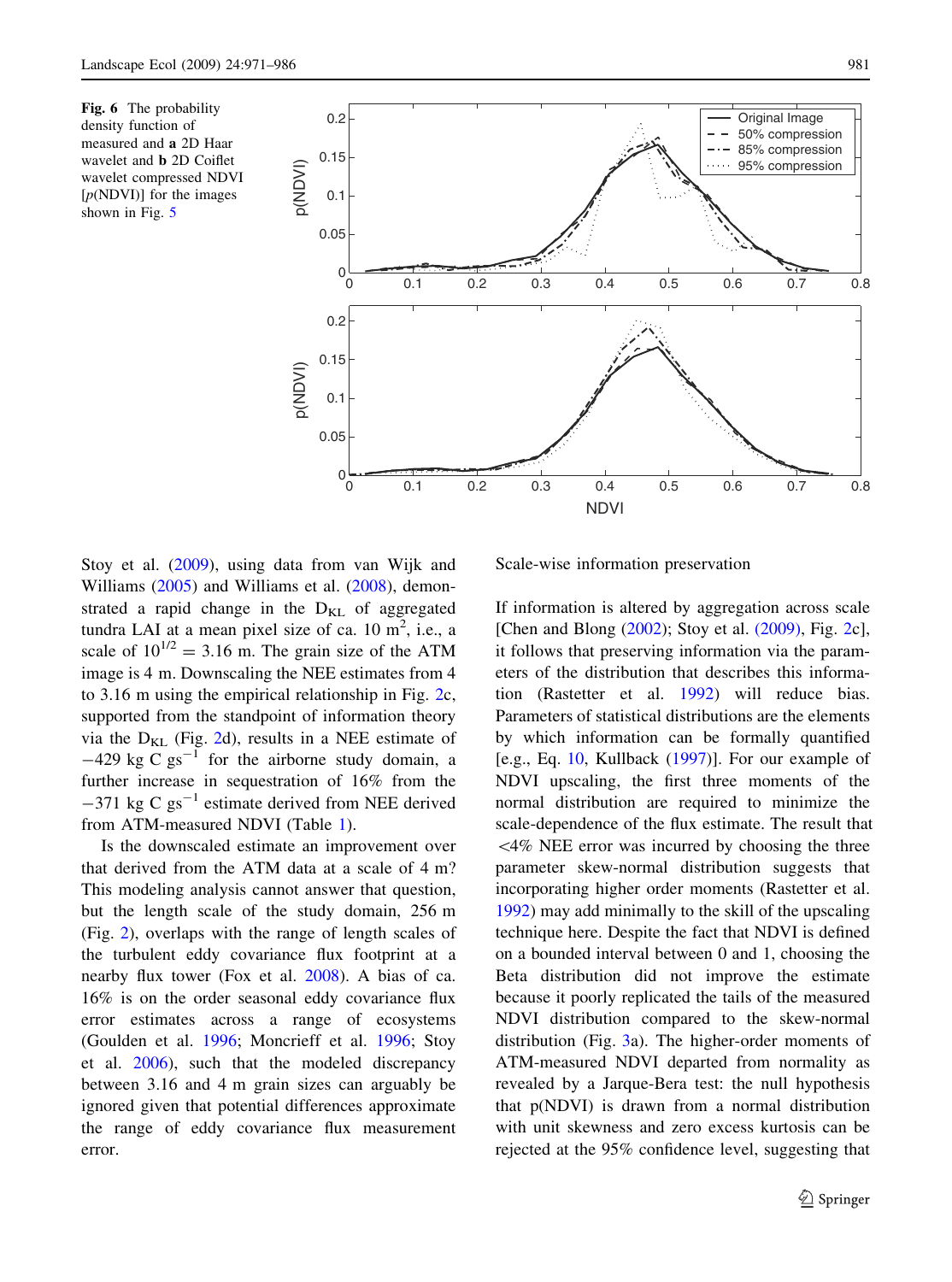<span id="page-11-0"></span>Fig. 7 The alteration of a total NDVI variance  $\sigma_{NDVI}^2$ , b the Kullback–Liebler divergence for the normal distribution ( $D_{KL}$ , Eq. [10](#page-4-0)), c NEE estimates from the PLIRTLE model (Shaver et al. [2007](#page-14-0)) and d NEE bias that result from progressive NDVI image compression using the 2D Haar wavelet basis function



the normal distribution is insufficient for modeling observed NDVI. The choice of a statistical distribution that departs from normality is logical for modeling the distribution of ATM-measured NDVI here.

In essence, an upscaling technique that preserves the tails of the NDVI distribution is disproportionately important in our case, because these values correspond to patches with extremely high or near zero LAI which represent hotspots or dead zones for C flux. Relatively high NDVI translates to extremely high LAI in tundra owing to the nonlinearity of the transfer function (van Wijk and Williams [2005\)](#page-14-0) and

therefore large fluxes because the relationship between LAI and NEE in PLIRTLE is approximately linear [Fig. 8a in Stoy et al. [\(2009](#page-14-0))]. This nonlinear upscaling challenge is best met at this site by modeling the measured NDVI distribution as skewnormal to preserve the important information about the distribution while minimizing data storage requirements with only three parameters.

## Image compression

If preserving spatial relationships is required for accurate upscaling, it follows that retaining all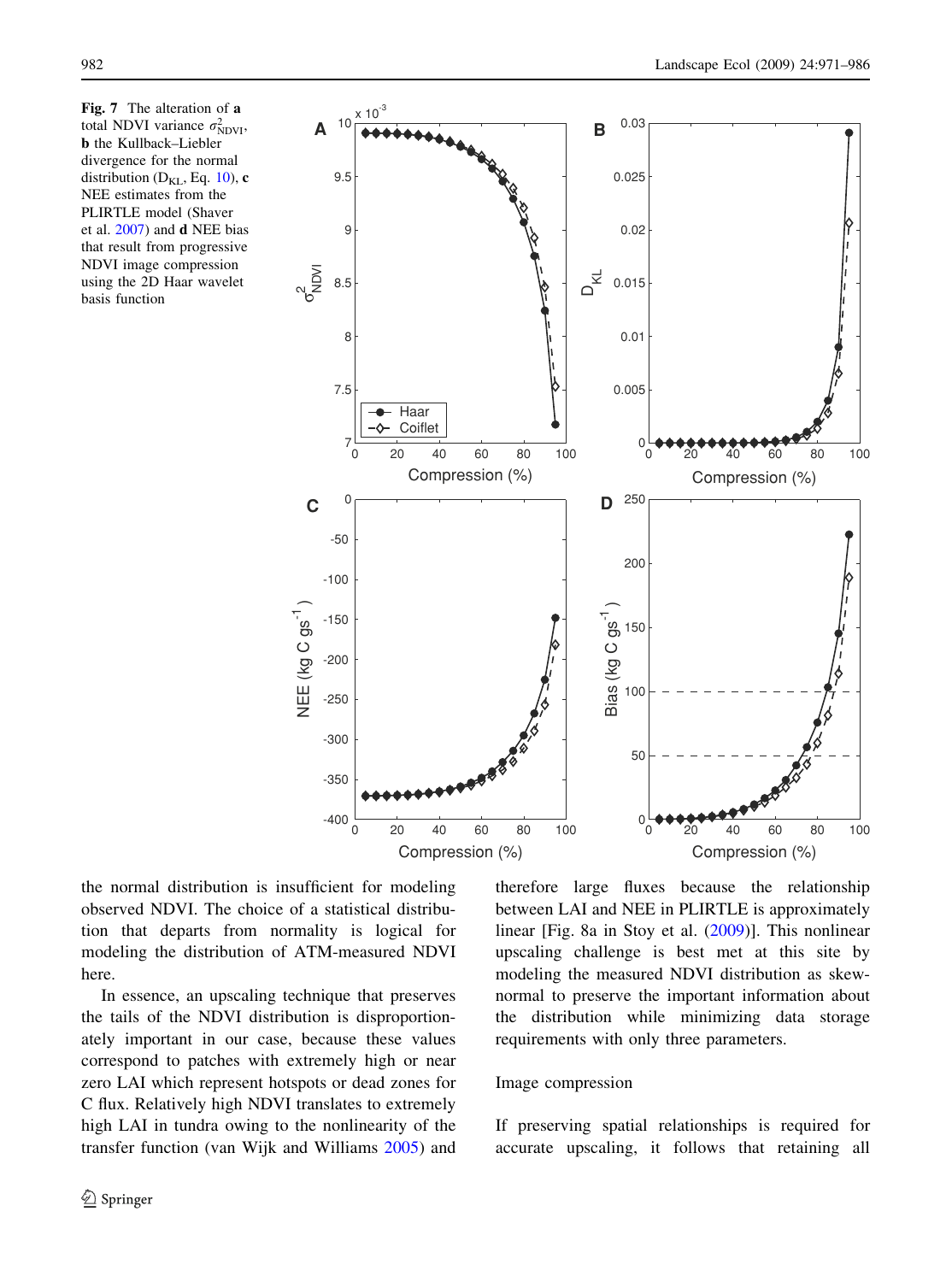elements of the spatial variance that fully describe pattern across scale is probably not necessary. In our case, ca. 70–75% of the spatial wavelet coefficients, depending on wavelet basis function, could be removed from the measured NDVI map to arrive at a NEE estimate that deviated by less than 50 kg C  $gs^{-1}$ , i.e., 13%, approximating eddy covariance measurement error, from the original. Image compression applications are primarily concerned with reducing digital information to retain an image that appears unaltered to human senses; lossy compression of digital data typically amounts to reducing file size while maintaining sufficient information content for a given application, where the sufficiency criterion is often an arbitrary, or heuristic, choice. Here, we demonstrate that ecological or land-surface information can likewise be compressed, and that models can be used to determine how much information is required for process-based studies. We envision that ecological information preservation will be useful for designing field experiments and sampling protocols in addition to simultaneously minimizing both bias and computational load for multiscale studies.

Assimilating remotely sensed data into ecological models

We demonstrated that preserving the variance of measured land-surface observations can increase modeling skill over merely preserving the mean. Preserving variance, higher order moments, or parameters of other, non-normal statistical distributions makes it possible to assimilate land surface observations into ecological models (Quaife et al. [2008\)](#page-14-0) because data assimilation entails the combination of information via pdfs. The added benefit is that assimilating data into ecological models can further reduce errors in process estimates (Williams et al. [2005\)](#page-15-0). Measurement error, often expressed in terms of variance, is just as important as a measurement when employing Bayesian techniques for ecosystem modeling (Clark [2005\)](#page-13-0). For example, recursive Bayesian estimation via the Kalman filter assumes normally distributed error terms on all measurements (Williams et al. [2005](#page-15-0)), and simply incorporating NDVI variance reduces error by nearly 175% over merely preserving the mean, a priori, before the data assimilation step. An emerging challenge in ecology

is to incorporate a broader set of probability distributions into the data assimilation step, preferably classes of conjugate distributions that enable the use of Hierarchical Bayes for comprehensive multi-scale models of ecological function (Ogle and Barber [2008\)](#page-14-0).

Techniques for reducing nonlinearity

The NDVI-LAI transfer functions of van Wijk and Williams [\(2005](#page-14-0)) and Williams et al. [\(2008](#page-15-0)) are extreme examples of nonlinearity in an upscaling procedure, but it is the best available technique for relating remotely sensed indices to land-surface properties in tundra at the present (Boelman et al. [2003;](#page-13-0) van Wijk and Williams [2005](#page-14-0); Williams et al. [2008\)](#page-15-0). The as-yet unexplored relationship between enhanced vegetation index EVI and LAI (Boegh et al. [2002;](#page-13-0) Jiang et al. [2008](#page-14-0); Liu and Kafatos [2005\)](#page-14-0) in tundra may be a logical way to decrease bias if the degree of nonlinearity in the EVI–LAI relationship is lower than that of NDVI-LAI (Rocha and Shaver [2009\)](#page-14-0). Transfer functions to estimate LAI from EVI, or other indices (Verstraete and Pinty [1996](#page-14-0)) such as the scaled difference vegetation index (Jiang et al. [2006\)](#page-14-0), have yet to be developed for tundra using direct LAI measurements (but see Rocha and Shaver [2009](#page-14-0)), but may be critical for reducing bias in future studies of multi-scale C flux estimates in tundra ecosystems that are characterized by pronounced spatial heterogeneity (Spadavecchia et al. [2008](#page-14-0); Walker et al. [1995\)](#page-14-0). Transforming remote sensing observations to reduce nonlinearity with respect to measured LAI may also be a logical step for reducing bias.

Applicability to other ecological studies

Our argument is that by conceptualizing upscaling as a transfer of information across scales enables mathematical techniques from Information Theory to be applied to the upscaling problem of interest. In this sense our approach, if not the specific study results, should be generalizable across larger (or smaller) scales and in different ecosystem types. A critical test for any novel application is its ability to pass some criteria for success. In our example, conserving information in an observation (NDVI) that must be converted to a model input (LAI) reduced bias in the model output (NEE). We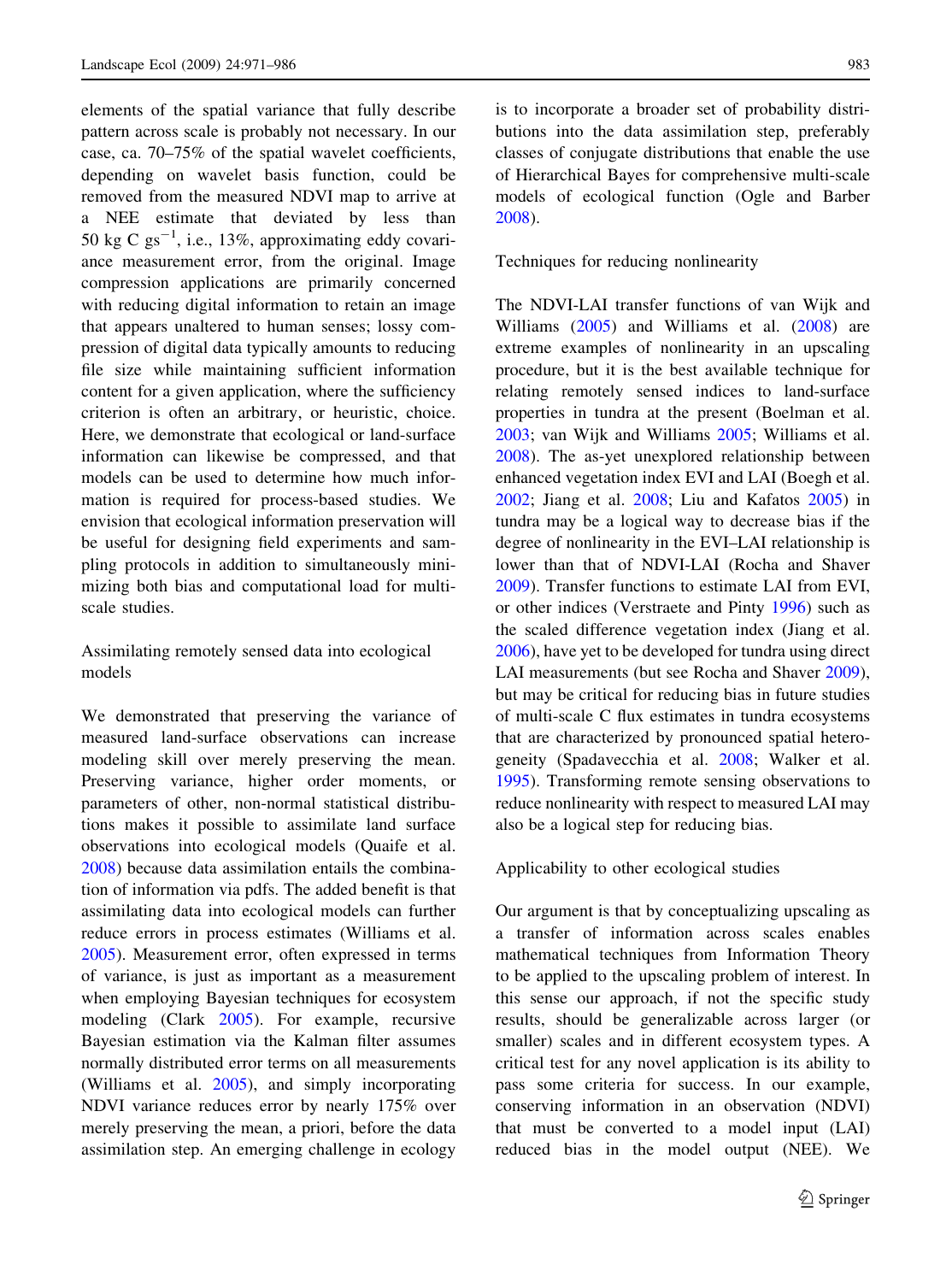<span id="page-13-0"></span>anticipate that other problems of nonlinear scaling in Ecology across different ecosystem types or spatial scales may likewise benefit by conserving information in cases where aggregation alters information content.

# **Conclusions**

It was demonstrated that preserving three parameters that define the distribution of aircraft-measured NDVI, the mean, variance, and skewness, were required to minimize bias in upscaled tundra NEE to  $\langle 4\%$ . Given the amount of information about surface features that is able to be extracted (Verstraete et al. [1996\)](#page-14-0), preserving more information about the land surface than merely the mean was shown to be highly advantageous in this example of multi-scale C flux modeling. Introducing scale-dependent NDVI-LAI transfer functions were shown to additionally reduce bias in an example at smaller spatial scales, but may be difficult to parameterize at large scales (Williams et al. [2008](#page-15-0)). A large percentage of spatial variance can be removed from the measured NDVI map without appreciably biasing the resulting NEE estimate from the PLIRTLE model, as evidenced by the wavelet-based image compression analysis, but bias increased sharply as the amount of spatial variance removed approached unity. Given that NEE bias empirically resembles a scaling law in our case, NEE estimates were generated at the characteristic length scales of spatial variance for the study tundra ecosystem as a means to improve multi-scale flux estimates, which require further validation. Such relationships may be useful when scaling NEE from leaf to plot (e.g., eddy covariance NEE estimates) to region (e.g., aircraft or tall tower NEE estimates). In addition to minimizing scale-wise bias in flux estimates, preserving information content additionally enables the application of spatial data assimilation techniques (Quaife et al. [2008\)](#page-14-0) to further improve multi-scale estimates of  $CO<sub>2</sub>$  flux in an information-conserving upscaling framework.

Acknowledgments We acknowledge funding from the US National Science Foundation (Grant numbers OPP-0096523, OPP-0352897, DEB-0087046, and DEB-00895825), from the University of Edinburgh, and from the Natural Environment Research Council, grant number ARSF 03/17 for the ASRF flight that carried the ATM sensor. We would like to thank Terry Callaghan for general support, Annika Kristofferson for the provision of meteorological data, and two anonymous reviewers for valuable comments. Wavelab version .850 (http://www-stat.stanford.edu/*\**[wavelab/Wavelab\\_850/index\\_](http://www-stat.stanford.edu/~wavelab/Wavelab_850/index_wavelab850.html) [wavelab850.html\)](http://www-stat.stanford.edu/~wavelab/Wavelab_850/index_wavelab850.html) was used for NDVI image compression.

## References

- Akaike H (1974) A new look at the statistical model identification. IEEE Trans Automat Contr 19:716–723. doi: [10.1109/TAC.1974.1100705](http://dx.doi.org/10.1109/TAC.1974.1100705)
- Azzalini A (1985) A class of distributions which includes the normal ones. Scand J Stat 12:171–178
- Boegh E, Soegaard H, Broge N, Hasager CB, Jensen NO, Schelde K (2002) Airborne multispectral data for quantifying leaf area index, nitrogen concentration and photosynthetic efficiency in agriculture. Remote Sens Environ 81:179–193. doi:[10.1016/S0034-4257\(01\)00342-X](http://dx.doi.org/10.1016/S0034-4257(01)00342-X)
- Boelman NT et al (2003) Response of NDVI, biomass, and ecosystem gas exchange to long-term warming and fertilization in wet sedge tundra. Oecologia 135:414–421
- Brunsell NA, Young CB (2007) Land surface response to precipitation events using MODIS and NEXRAD data. Int J Remote Sens 29:1965–1982. doi[:10.1080/0143116070](http://dx.doi.org/10.1080/01431160701373747) [1373747](http://dx.doi.org/10.1080/01431160701373747)
- Brunsell NA, Ham JM, Owensby CE (2008) Assessing the multi-resolution information content of remotely sensed variables and elevation for evapotranspiration in a tallgrass prairie environment. Remote Sens Environ 112:2977–2987. doi[:10.1016/j.rse.2008.02.002](http://dx.doi.org/10.1016/j.rse.2008.02.002)
- Burnham KP, Anderson DR (2002) Model selection and multimodel inference: a practical information-theoretic approach, 2nd edn. Springer, New York
- Chang SG, Yu B, Vetterli M (1997) Image denoising via lossy compression and wavelet thresholding. In: Proceedings of the International Conference of Image Processing, Santa Barbara
- Chen K, Blong R (2002) Integrating remotely sensed images and areal census data for building new models across scales. Geoscience and Remote Sensing Symposium, 2002. IGARSS '02. 2002 IEEE International vol 4, pp. 2385–2387
- Clark JS (2005) Why environmental scientists are becoming Bayesians. Ecol Lett 8:2–14. doi[:10.1111/j.1461-0248.](http://dx.doi.org/10.1111/j.1461-0248.2004.00702.x) [2004.00702.x](http://dx.doi.org/10.1111/j.1461-0248.2004.00702.x)
- Enquist BJ, Economo EP, Huxman TE, Allen AP, Ignace DD, Gillooly JF (2003) Scaling metabolism from organisms to ecosystems. Nature 423:639–642. doi[:10.1038/nature](http://dx.doi.org/10.1038/nature01671) [01671](http://dx.doi.org/10.1038/nature01671)
- Enquist BJ, Kerkhoff AJ, Stark SC, Swenson NG, McCarthy MC, Price CA (2007) A general integrative model for scaling plant growth, carbon flux and functional trait spectra. Nature 449:218–222. doi:[10.1038/nature06061](http://dx.doi.org/10.1038/nature06061)
- Fox AM, Huntley B, Lloyd CR, Williams M, Baxter R (2008) Net ecosystem exchange over heterogeneous Arctic tundra: scaling between chamber and eddy covariance measurements. J Geophys Res 22:GB2027
- Goulden ML, Munger JW, Fan S, Daube BC, Wofsy S (1996) Measurements of carbon sequestration by long-term eddy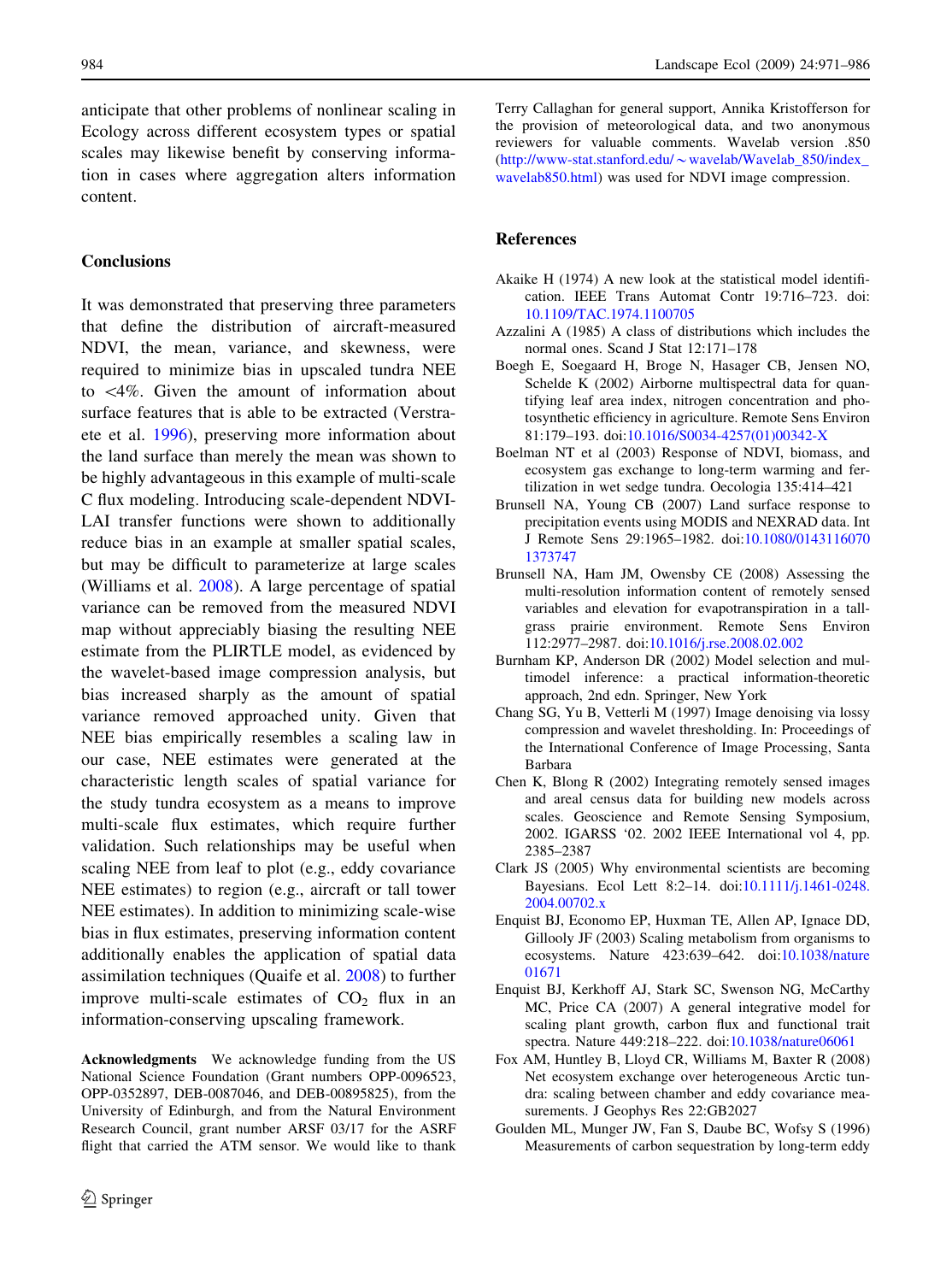<span id="page-14-0"></span>covariance: methods and a critical evaluation of accuracy. Glob Change Biol 2:169–182. doi:[10.1111/j.1365-2486.](http://dx.doi.org/10.1111/j.1365-2486.1996.tb00070.x) [1996.tb00070.x](http://dx.doi.org/10.1111/j.1365-2486.1996.tb00070.x)

- Jiang Z et al (2006) Analysis of NDVI and scaled difference vegetation index retrievals of vegetation fraction. Remote Sens Environ 101:366–378. doi[:10.1016/j.rse.2006.01.003](http://dx.doi.org/10.1016/j.rse.2006.01.003)
- Jiang Z, Huete AR, Didan K, Miura T (2008) Development of a two-band enhanced vegetation index without a blue band. Remote Sens Environ 112:3833–3845. doi:[10.1016/j.rse.](http://dx.doi.org/10.1016/j.rse.2008.06.006) [2008.06.006](http://dx.doi.org/10.1016/j.rse.2008.06.006)
- Kessler MA, Werner BT (2003) Self-organization of sorted patterned ground. Science 299:380–383. doi[:10.1126/](http://dx.doi.org/10.1126/science.1077309) [science.1077309](http://dx.doi.org/10.1126/science.1077309)
- Kolaczyk ED, Ju J, Gopal S (2005) Multiscale, multigranular statistical image segmentation. J Am Stat Assoc 100:1358–1369. doi[:10.1198/016214505000000385](http://dx.doi.org/10.1198/016214505000000385)
- Krantz WB (1990) Self-organization manifest as patterned ground in recurrently frozen soils. Earth Sci Rev 29:117– 130
- Kullback S (1997) Information theory and statistics, 2nd edn. Dover Publications, Mineola
- Kullback S, Leibler RA (1951) On information and sufficiency. Ann Math Stat 22:79–86. doi[:10.1214/aoms/1177729694](http://dx.doi.org/10.1214/aoms/1177729694)
- Laurance WF (2000) Do edge effects occur over large spatial scales. Trends Ecol Evol 15:134–135. doi:[10.1016/S0169-](http://dx.doi.org/10.1016/S0169-5347(00)01838-3) [5347\(00\)01838-3](http://dx.doi.org/10.1016/S0169-5347(00)01838-3)
- Liang S (2001) Numerical experiments on spatial scaling of land surface albedo and leaf area index. Remote Sens Rev 19:225–242
- Liu X, Kafatos M (2005) Land-cover mixing and spectral vegetation indices. Int J Remote Sens 26:3321–3327. doi: [10.1080/01431160500056907](http://dx.doi.org/10.1080/01431160500056907)
- MacArthur R (1955) Fluctuations of animal populations, and a measure of community stability. Ecology 36:533–536. doi[:10.2307/1929601](http://dx.doi.org/10.2307/1929601)
- Mandal MK, Panchanathan S, Aboulnasr T (1996) Choice of wavelets for image compression. LNCS 1133:239–249
- Moncrieff JB, Mahli Y, Leuning R (1996) The propagation of errors in long-term measurements of land-atmosphere fluxes of carbon and water. Glob Change Biol 2:231–240. doi[:10.1111/j.1365-2486.1996.tb00075.x](http://dx.doi.org/10.1111/j.1365-2486.1996.tb00075.x)
- O'Neill RV, Rust B (1979) Aggregation error in ecological models. Ecol Model 7:91–105. doi:[10.1016/0304-3800](http://dx.doi.org/10.1016/0304-3800(79)90001-2) [\(79\)90001-2](http://dx.doi.org/10.1016/0304-3800(79)90001-2)
- Ogle K, Barber JJ (2008) Bayesian data-model integration in plant physiological and ecosystem ecology. In: Lüttge U, Beyschlag W, Murata J (eds) Progress in botany, vol 69. Springer, Berlin
- Pelgrum H (2000) Aggregation of a nonlinear land surface model for heterogeneous terrain. In: Owe M, Brubaker K, Ritchie J, Rango A (eds) Remote sensing and hydrology, vol 267. IAHS, Santa Fe, pp 181–186
- Quaife T et al (2008) Assimilating canopy reflectance data into an ecosystem model with an ensemble Kalman filter. Remote Sens Environ 112:1347–1364. doi:[10.1016/j.rse.](http://dx.doi.org/10.1016/j.rse.2007.05.020) [2007.05.020](http://dx.doi.org/10.1016/j.rse.2007.05.020)
- Rastetter EB, King AW, Cosby BJ, Hornberger GM, O'Neill RV, Hobbie JE (1992) Aggregating fine-scale ecological knowledge to model coarser-scale attributes of ecosystems. Ecol Appl 2:55–70. doi:[10.2307/1941889](http://dx.doi.org/10.2307/1941889)
- Reza FM (1994) An introduction to information theory. Dover Publications, Mineola, NY, pp. 496
- Rocha AV, Shaver GR (2009) Advantages of a two band EVI calculated from solar and photosynthetically active radiation fluxes. Agric For Meteorol. doi[:10.1016/j.agrformet.](http://dx.doi.org/10.1016/j.agrformet.2009.03.016) [2009.03.016](http://dx.doi.org/10.1016/j.agrformet.2009.03.016)
- Schwarz G (1978) Estimating the dimension of a model. Ann Stat 6:461–464. doi[:10.1214/aos/1176344136](http://dx.doi.org/10.1214/aos/1176344136)
- Shannon CE (1948) A mathematical theory of communication. Bell Syst Tech J 27:379–423 and 623–656
- Shaver GR, Street LE, Rastetter EB, van Wijk MT, Williams M (2007) Functional convergence in regulation of net  $CO<sub>2</sub>$  flux in heterogeneous tundra landscapes in Alaska and Sweden. J Ecol 95:802–817. doi[:10.1111/j.1365-](http://dx.doi.org/10.1111/j.1365-2745.2007.01259.x) [2745.2007.01259.x](http://dx.doi.org/10.1111/j.1365-2745.2007.01259.x)
- Spadavecchia L, Williams M, Bell R, Stoy PC, Huntley B, van Wijk MT (2008) Topographic controls on the leaf area index of a Fennoscandian tundra ecosystem. J Ecol 96:1238–1251. doi[:10.1111/j.1365-2745.2008.01424.x](http://dx.doi.org/10.1111/j.1365-2745.2008.01424.x)
- Stoy PC, Katul GG, Siqueira MBS, Juang J-Y, Novick KA, Oren R (2006) An evaluation of methods for partitioning eddy covariance-measured net ecosystem exchange into photosynthesis and respiration. Agric For Meteorol 141:2–18. doi[:10.1016/j.agrformet.2006.09.001](http://dx.doi.org/10.1016/j.agrformet.2006.09.001)
- Stoy PC et al. (2009) Using information theory to determine optimum pixel size and shape for ecological studies: application to leaf area index aggregation in arctic ecosystems. Ecosystems 12:574–589
- Street LE, Shaver GR, Williams M, van Wijk MT (2007) What is the relationship between changes in canopy leaf area and changes in photosynthetic CO2 flux in arctic ecosystems? J Ecol 95:139–150. doi[:10.1111/j.1365-2745.](http://dx.doi.org/10.1111/j.1365-2745.2006.01187.x) [2006.01187.x](http://dx.doi.org/10.1111/j.1365-2745.2006.01187.x)
- Turner MG (1989) Landscape ecology: the effect of pattern on process. Annu Rev Ecol Syst 20:171–197. doi[:10.1146/](http://dx.doi.org/10.1146/annurev.es.20.110189.001131) [annurev.es.20.110189.001131](http://dx.doi.org/10.1146/annurev.es.20.110189.001131)
- Ulanowicz RE (1980) An hypothesis on the development of natural communities. J Theor Biol 85:223–245. doi: [10.1016/0022-5193\(80\)90019-3](http://dx.doi.org/10.1016/0022-5193(80)90019-3)
- Ulanowicz RE (2001) Information theory in ecology. Comput Chem 25:393–399. doi:[10.1016/S0097-8485\(01\)00073-0](http://dx.doi.org/10.1016/S0097-8485(01)00073-0)
- van Wijk MT, Williams M (2005) Optical instruments for measuring leaf area index in low vegetation: application in arctic ecosystems. Ecol Appl 15:1462–1470. doi: [10.1890/03-5354](http://dx.doi.org/10.1890/03-5354)
- Verstraete M, Pinty B (1996) Designing optimal spectral indexes for remote sensing applications. IEEE Trans Geosci Remote Sens 34:1254–1265. doi:[10.1109/36.](http://dx.doi.org/10.1109/36.536541) [536541](http://dx.doi.org/10.1109/36.536541)
- Verstraete M, Pinty B, Myneni RB (1996) Potential and limitations of information extraction on the terrestrial biosphere from satellite remote sensing. Remote Sens Environ 58:201–214. doi[:10.1016/S0034-4257\(96\)00069-7](http://dx.doi.org/10.1016/S0034-4257(96)00069-7)
- Walker DA, Auerbach NA, Lewis BE, Shippert MM (1995) NDVI, biomass, and landscape evolution of glaciated terrain in northern Alaska. Polar Rec (Gr Brit) 31:169– 178
- West GB, Brown JH, Enquist BJ (1997) A general model for the origin of allometric scaling laws in biology. Science 276:122–126. doi:[10.1126/science.276.5309.122](http://dx.doi.org/10.1126/science.276.5309.122)